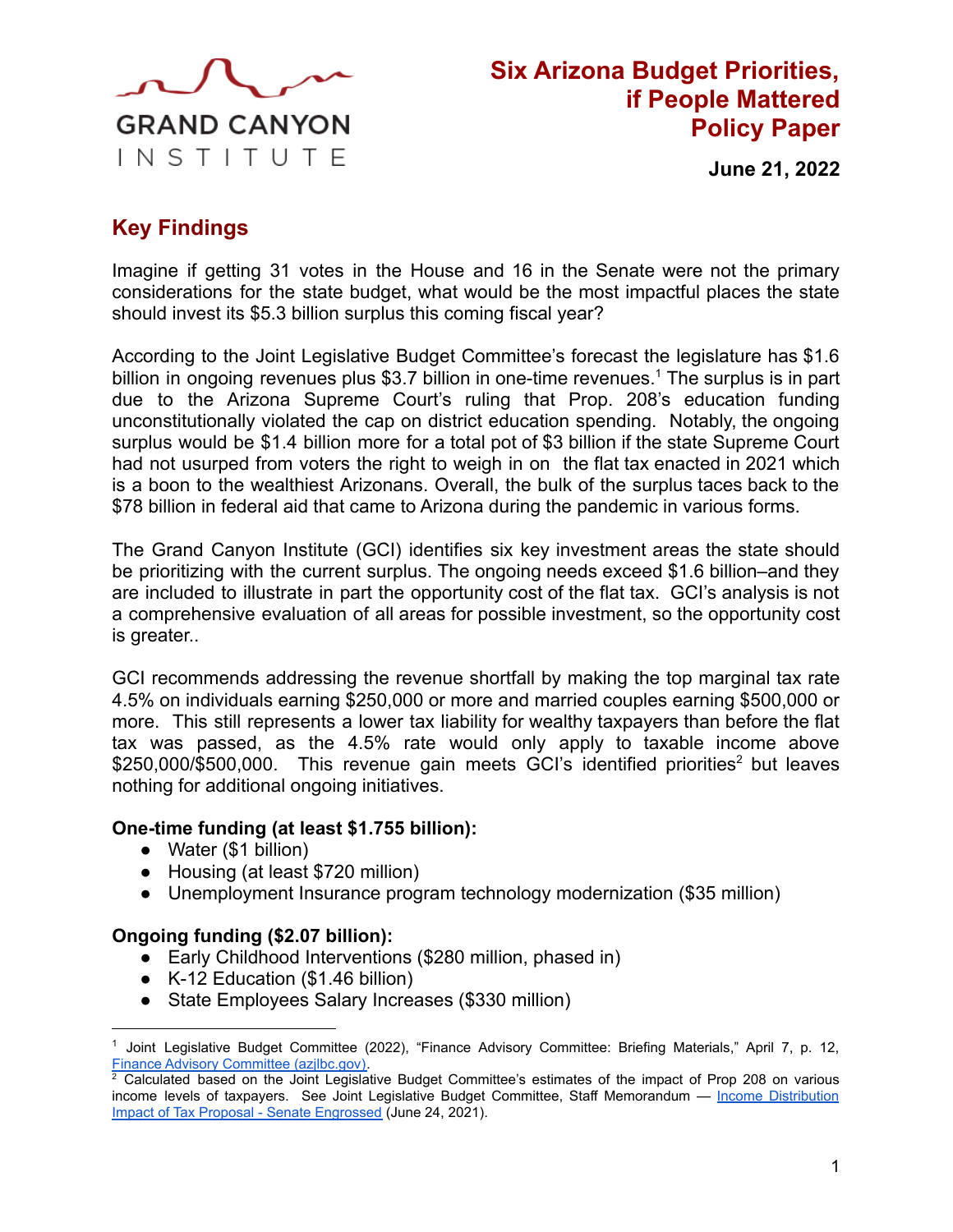#### **Make Marginal Tax Rate on Filers earning \$250,000/\$500,000+ 4.5%**

● \$460 million revenue gain to fill ongoing gap (provides no additional funds for other priorities, however)

## **Summary**

Arizonans would likely identify sustainable water, rising housing costs, and investing in children as top issues facing the state. These are central to GCI's budget priorities. GCI aims to mitigate the traumas that prevent at-risk children from reaching their potential by providing systematic support for children and their families.

GCI identifies three critical one-time funding areas:

**Water:** GCI has not been able to evaluate the \$1 billion Gov. Ducey would like to invest, because the policies to support its use have not been fully developed. The fundamental issue with water is conservation and the state and localities should use volume-based pricing to assure high water users pay a sufficiently heavy price that they reduce their usage. Dreams of desalination should stay local, focusing just on the salinized aquifers within the state, not the ocean.

**Housing**: Rental prices have risen astronomically in recent years–with Phoenix leading the nation, but it has impacted much of the rest of the state as well. The state should invest at least \$720 million split equally three ways: continue current rent and utility assistance programs from the pandemic for next fiscal year, then improve their overall operation as well as develop legislation to limit evictions in FY2024, and finally use the rest to pursue strategies aimed at augmenting the supply of affordable housing.

**Unemployment IT modernization:** The Arizona Department of Economic Security (DES) requires \$35 million in state general funds to complement \$40 million in federal funds to overhaul the 1970s software relic that runs the state's unemployment insurance system, removing challenges and barriers that people face when trying to access the system. This was a significant issue during the pandemic and should be addressed before the next recession which could lead to high unemployment.

GCI likewise identifies three critical ongoing funding areas:

**Early Childhood Interventions:** the state should vastly expand its outreach to at-risk families where about one-third of children under 5 live, through home visitation programs in the first two years and expanded pre-K opportunities until age 5. Phased in over three years, these programs would cost about \$280 million. These programs will pay for themselves over time as it will reduce future crime and drug use, increase high school and college graduation rates, and improve family stability by reducing traumas.

**K-12 Education**: GCI recommends the state invest \$1.46 billion annually. \$835 million would go toward children attending low-income schools or who come from families with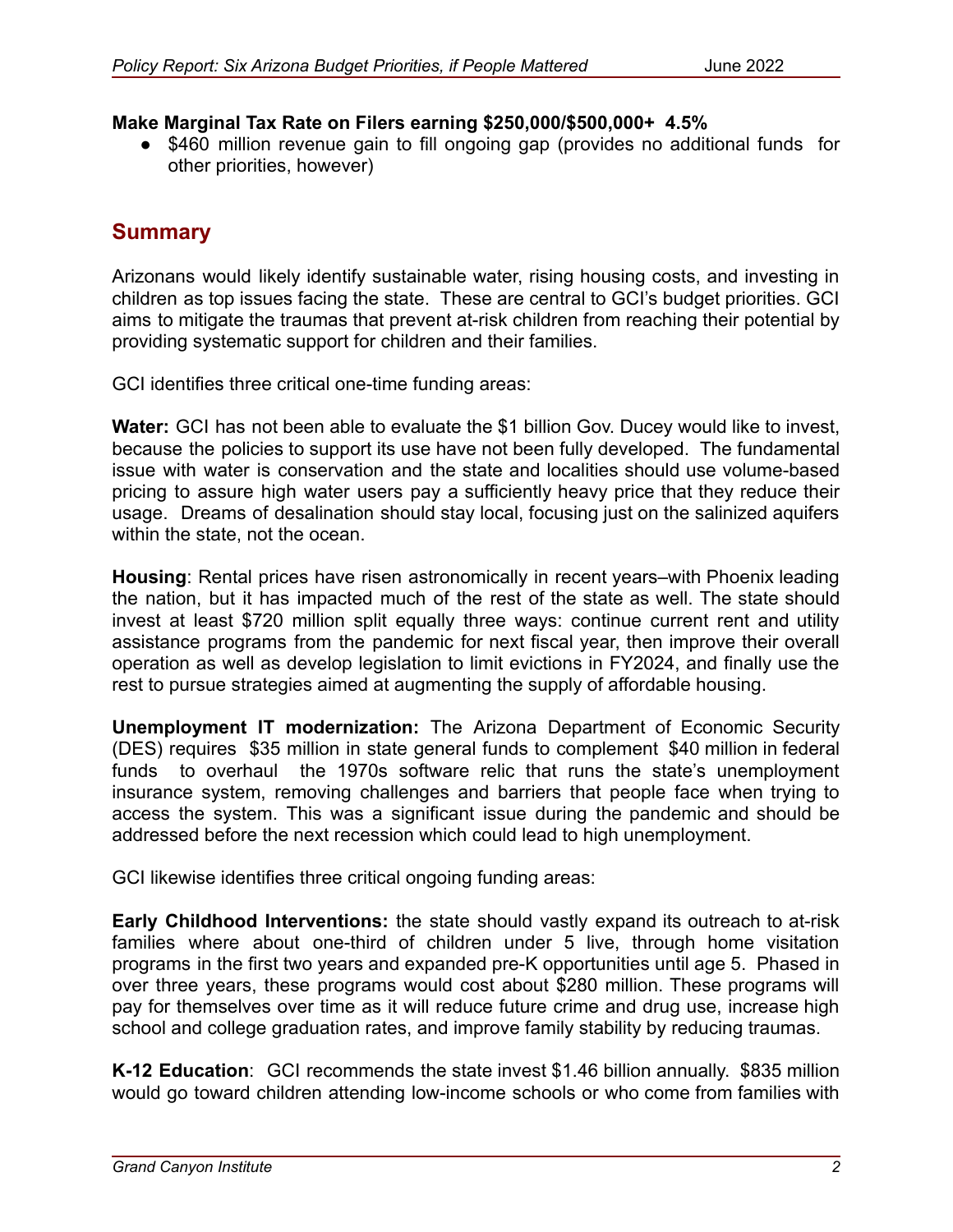lower incomes by adding a significant opportunity weight, as opposed to the more token one currently advocated by some in budget discussions.

In addition, GCI recommends allocating funds to areas prioritized by Prop. 208 including \$500 million for teacher and critical support staff salary increases and \$100 million to help improve and retain teachers by giving mentor teachers a course release to assist two of their peers in the first couple years of teaching. Finally, \$25 million should be allocated in aid to college students, focused primarily on getting more math and science teachers.

**State Employees**: Investing in state employees may not sound sexy, but they make state government run, and the state has neglected their pay adjustments. The Executive Budget includes pay raises of roughly 10% with some variation.. GCI focuses on significant pay limitations in the Dept. of Child Safety and the Dept. of Correction that undermine the state's service to very vulnerable children, as well as the state's efforts to rehabilitate and reintegrate into society those who have been incarcerated.

**Taxes:** These ongoing costs of \$2.07 billion exceed the \$1.6 billion in estimated ongoing revenues, so GCI recommends making 4.5% the top marginal tax rate for those married tax filers earning more than \$500,000 (\$250,000 for single filers) to bring in about \$460 million in added annual funding. That's at a minimum, as it provides no added ongoing funding for other initiatives, such as the currently being reviewed Special Education cost study authorized last year.

## **Water (Gov. Ducey \$1 billion in one-time funds over 3 years) 3**

Gov. Ducey has already pushed for \$1 billion in one-time funds for water resource investments or policy initiatives.<sup>4</sup> Water is one of two top priorities in the state, so the allocation matches the concern. GCI has not, however, been able to evaluate how well this appropriation meets the state's needs, in part because the policies surrounding its use have not been fully developed.

As Arizona needs to maintain a long-term sustainable water use within the context of a diminishing supply, the directions are fairly clear.

Overall, the state needs to balance price and equity concerns.<sup>5</sup> Generally, markets are not sufficiently used when pricing water. Depleting groundwater supplies remains an ongoing concern even more so than the declining water levels in Lake Mead. All of

<sup>&</sup>lt;sup>3</sup> This section included invaluable contributions from Karen Smith, former Deputy Director of the Dept. of Water Resources and GCI Fellow who is now retired.

<sup>4</sup> Ducey, Douglas A. (2022), "State of Arizona Executive Budget Summary: Fiscal Year 2023," January, p. 37, <https://www.azospb.gov/Documents/2022/FY%202023%20Summary%20Book.pdf>.

<sup>5</sup> Grafton, R. Quentin, Long Chu and Paul Wrywoll (2020), "The Paradox of Water Pricing: Dichotomies, Dilemmas, and Decisions," Oxford Review of Economic Policy, Vol. 36, No. 1, Spring, pp.86-106, [https://doi.org/10.1093/oxrep/grz030.](https://doi.org/10.1093/oxrep/grz030)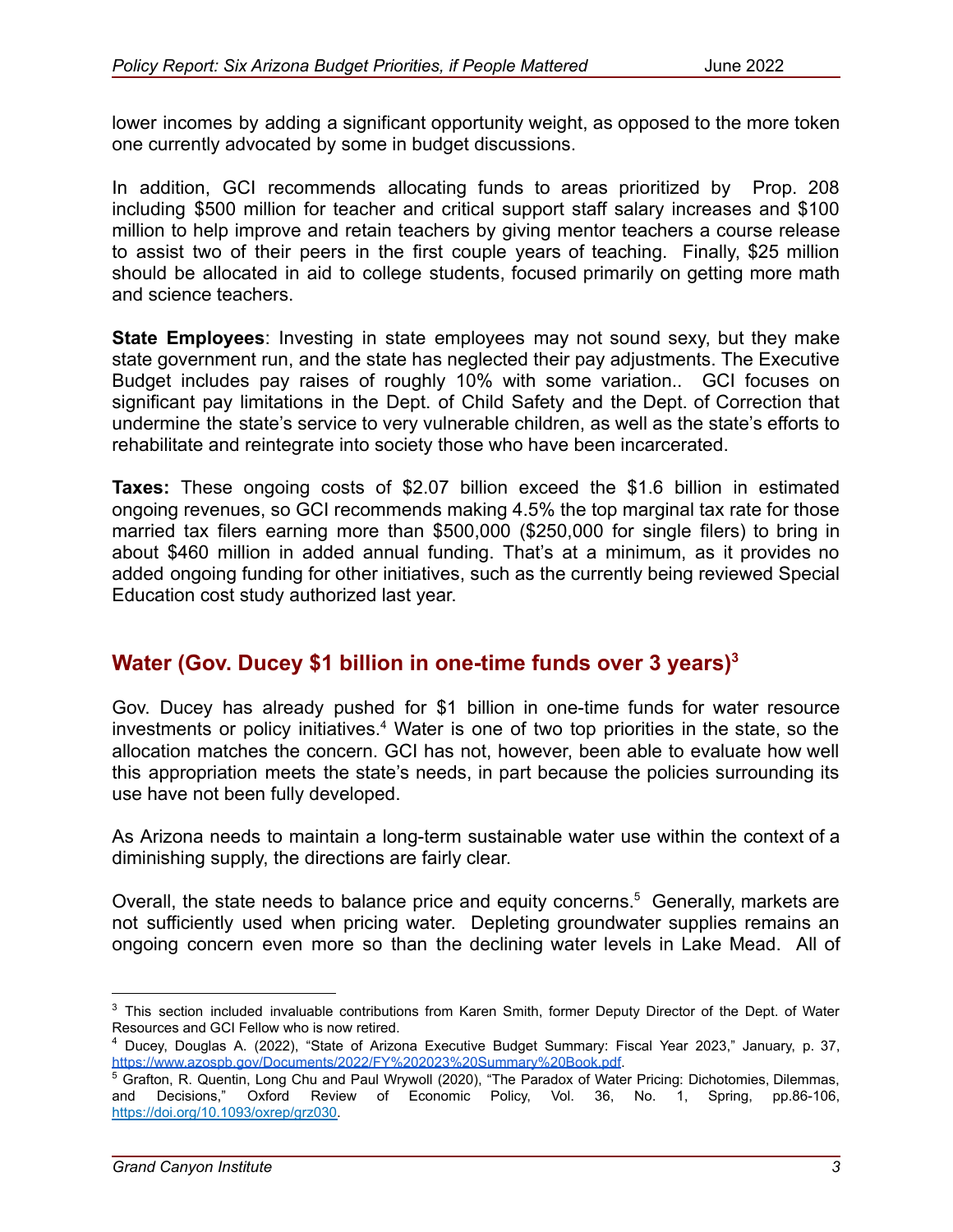these are indications that the price of water is too low. Currently a Saudi alfalfa grower pumps water at will to feed Saudi horses on state trust land.<sup>6</sup>

The state and localities need to improve pricing mechanisms for water. For low users, water prices can be low, but water per unit prices need to rise substantially based on the amount consumed to encourage less use–that holds for household, industrial and agricultural uses.<sup>7</sup> Water is a public good and needs to be treated as such.

#### *GCI's policy recommendations*

- The existing Water Infrastructure and Finance Authority can handle fund distribution.
- Desalination only makes financial sense in one location, Arizona. Arizona has saline aquifers where that technology makes sense, such as in the growing Buckeye area. It makes sense to pump and clean that water and perhaps use solar to do it.
- All other water augmentation efforts are generally cost prohibitive–which means Arizona needs to use less.
- Agriculture water subsidies need to be phased out.
- Cities and communities were already required to develop drought plans years ago, so they need to execute them.
- Volume based pricing systems need to be implemented.

## **Housing (at least \$720 million in one-time funds)**

Housing is the other top priority in the state. Rental costs have soared placing Arizona's renters in a precarious position. The American Rescue Plan, through locally administered assistance, is currently helping households primarily below 50 percent of the area median income meet housing and utility costs so they can avoid eviction.

Before the pandemic in 2019, Phoenix was already leading the nation in annual cost increases in both apartment rents (up 8.2%) and single family home rents (up 6.7%).<sup>8</sup> In 2019, Arizona had about 40% to 44% of renters that were cost burdened, paying more than 30% of their income on rent. During 2021 rents in Phoenix rose another 23%, among the top three in the country.<sup>9</sup> In much of South Phoenix rents have risen

[https://www.azcentral.com/in-depth/news/local/arizona-environment/2022/06/09/arizona-gives-sweet-deal-saudi-farm](https://www.azcentral.com/in-depth/news/local/arizona-environment/2022/06/09/arizona-gives-sweet-deal-saudi-farm-pumping-water-state-land/8225377002/)[pumping-water-state-land/8225377002/](https://www.azcentral.com/in-depth/news/local/arizona-environment/2022/06/09/arizona-gives-sweet-deal-saudi-farm-pumping-water-state-land/8225377002/).

<sup>&</sup>lt;sup>6</sup> O'Dell. Rob and Ian James (2022),"Arizona provides sweed deal to Saudi farm to pump water from Phoenix's backup supply," *Arizona Republic,* June 9,

 $7$  Tempe has a volume water pricing system, :Water Volume Charge,"

[https://www.tempe.gov/government/municipal-utilities/utility-rate-information/water-volume-charge.](https://www.tempe.gov/government/municipal-utilities/utility-rate-information/water-volume-charge)

<sup>8</sup> "America's Rental Housing: 2020," Joint Center for Housing Studies of Harvard University, [https://www.jchs.harvard.edu/sites/default/files/Harvard\\_JCHS\\_Americas\\_Rental\\_Housing\\_2020.pdf.](https://www.jchs.harvard.edu/sites/default/files/Harvard_JCHS_Americas_Rental_Housing_2020.pdf)

<sup>9</sup> "America's Rental Housing: 2022," Joint Center for Housing Studies of Harvard University, https://www.jchs.harvard.edu/sites/default/files/reports/files/Harvard\_JCHS\_Americas\_Rental\_Housing\_2022.pdf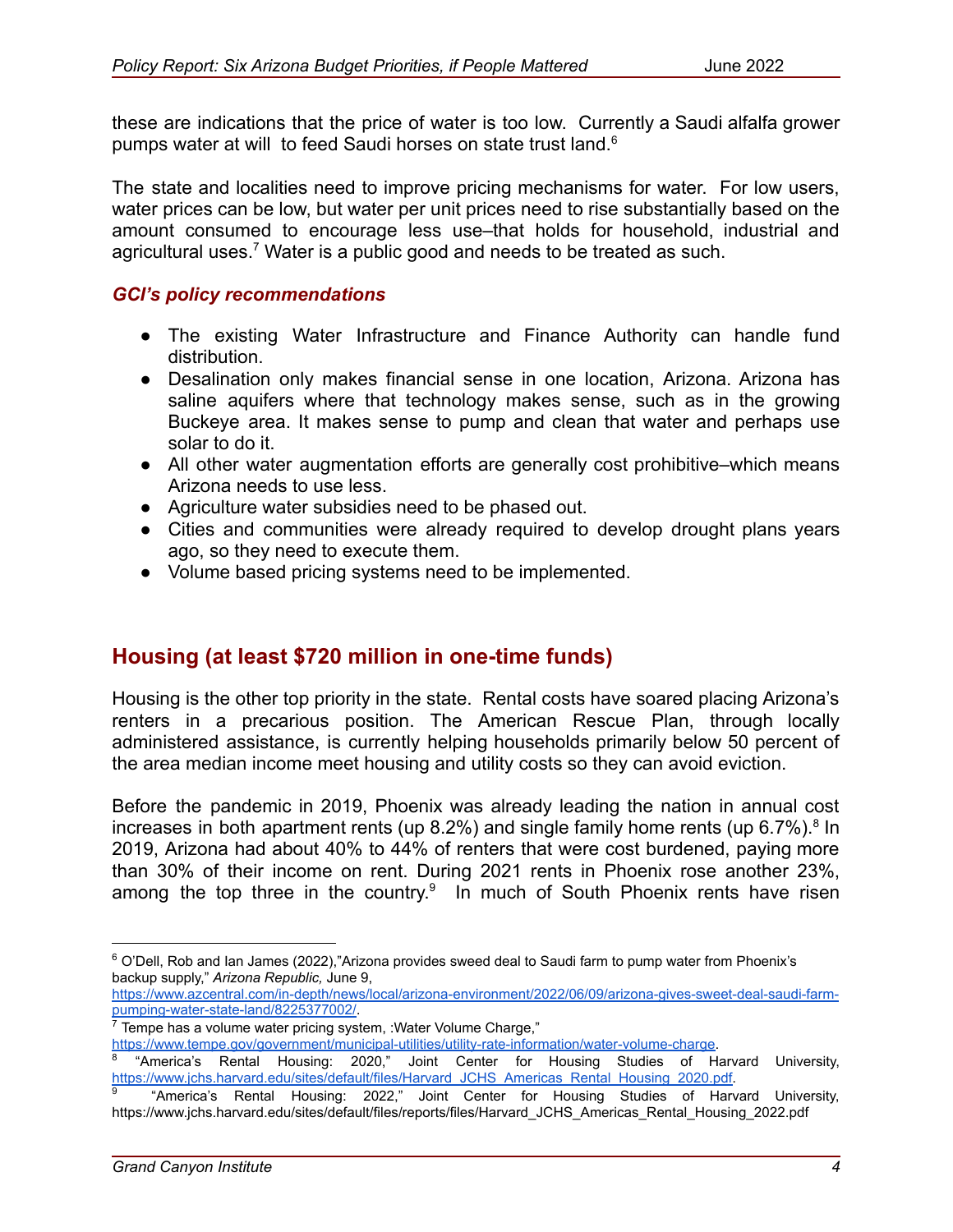two-thirds in the past five years and residents often devote two-thirds of their income to housing and transportation according to the Center for Neighborhood Technology.<sup>10</sup>

Higher rents mean households have less demand for other consumer goods or wrack up debt putting them in a more perilous position. When a family's housing becomes unaffordable, evictions, whether formal or informal (people leaving before being evicted), have traumatic impacts on children, as they are forced to switch schools and lose consistency in their lives. Rent increases are largely driven by low rental vacancy rates (i.e., not enough housing), which are particularly acute in the West.<sup>11</sup>

Currently Arizona offers very little protection to tenants if they are late on a rent payment. This session, HB2485 sponsored by Republican Rep. Justin Wilmeth seals eviction filings from credit reports if the tenant prevails or the case is dropped.<sup>12</sup> This is important as evictions can stay on a credit report for seven years and interfere with obtaining future rental housing, undermining family stability. Next year, the state should make this action retroactive as well.

GCI recommends Arizona require "just cause" for not renewing leases–so a family cannot lose its lease only because a landlord thinks they can get someone to pay more.<sup>13</sup> Eviction processes can begin as little as five days after nonpayment of rent. This period should be lengthened to at least ten days.<sup>14</sup> Arizona or localities should also offer or require mediation before evictions occur to place both parties on a path to addressing nonpayment issues without lawyers and keep families in their homes.<sup>15</sup>

#### *GCI's policy recommendations*

. GCI recommends that the state allocate funds to avoid the catastrophic challenges many households may face once American Rescue Plan funds end later this year (end point varies with locality). GCI uses Mesa's assistance this calendar year as the means to estimate costs for a statewide policy. By all indications, Mesa has a well run system, a very transparent dashboard, and the overall income and demographics of Mesa are

<sup>10</sup> Taros, Megan (2022), "'It's collapsing on them': Few options for south Phoenix renters as prices surge," *Arizona Republic*, Jan. 25,

https://www.azcentral.com/story/news/local/phoenix/2022/01/25/few-options-south-phoenix-renters-prices-surge/9201 074002/.

<sup>11</sup> U.S. Bureau of the Census (2022), "Quarterly Residential Vacancies and Homeownership, First Quarter 2022," Release Number: CB22-58, April 27, https://www.census.gov/housing/hvs/files/currenthyspress.pdf.

<sup>&</sup>lt;sup>12</sup> HB2485 (2022), Fifty-Fifth Legislature–Second Regular Session, <https://apps.azleg.gov/BillStatus/BillOverview/76991>

<sup>&</sup>lt;sup>13</sup> Reagor, Catherine, Jessica Boehm and Ralph Chapoco (2022), "Priced Out; Arizona eviction filings are climbing to pre-pandemic levels. Is the system broken? Housing advocates are demanding change," *Arizona Republic*, April 19, [https://www.azcentral.com/in-depth/money/real-estate/2022/04/19/what-can-done-fix-metro-phoenix-eviction-crisis/66](https://www.azcentral.com/in-depth/money/real-estate/2022/04/19/what-can-done-fix-metro-phoenix-eviction-crisis/6654777001/?for-guid=cc524429-b035-4e86-8ba7-2db37aaddeba&utm_source=azcentral-News%20Alert&utm_medium=email&utm_campaign=news_alerts&utm_term=news_alert&utm_content=1531AR-E-NLETTER17) [54777001/?for-guid=cc524429-b035-4e86-8ba7-2db37aaddeba&utm\\_source=azcentral-News%20Alert&utm\\_mediu](https://www.azcentral.com/in-depth/money/real-estate/2022/04/19/what-can-done-fix-metro-phoenix-eviction-crisis/6654777001/?for-guid=cc524429-b035-4e86-8ba7-2db37aaddeba&utm_source=azcentral-News%20Alert&utm_medium=email&utm_campaign=news_alerts&utm_term=news_alert&utm_content=1531AR-E-NLETTER17) [m=email&utm\\_campaign=news\\_alerts&utm\\_term=news\\_alert&utm\\_content=1531AR-E-NLETTER17](https://www.azcentral.com/in-depth/money/real-estate/2022/04/19/what-can-done-fix-metro-phoenix-eviction-crisis/6654777001/?for-guid=cc524429-b035-4e86-8ba7-2db37aaddeba&utm_source=azcentral-News%20Alert&utm_medium=email&utm_campaign=news_alerts&utm_term=news_alert&utm_content=1531AR-E-NLETTER17)

<sup>&</sup>lt;sup>14</sup> iPropertyManagement, Eviction Process, Eviction Process by State,

<https://ipropertymanagement.com/laws/eviction-process> .

<sup>&</sup>lt;sup>15</sup> Boehm, Jessica (2021), "3 things metro Phoenix can do to prevent an eviction surge after the CDC moratorium ends,"

[https://www.azcentral.com/story/news/local/phoenix/2021/07/08/things-metro-phoenix-can-do-prevent-post-pandemic](https://www.azcentral.com/story/news/local/phoenix/2021/07/08/things-metro-phoenix-can-do-prevent-post-pandemic-evictions/7802104002/) [-evictions/7802104002/](https://www.azcentral.com/story/news/local/phoenix/2021/07/08/things-metro-phoenix-can-do-prevent-post-pandemic-evictions/7802104002/) .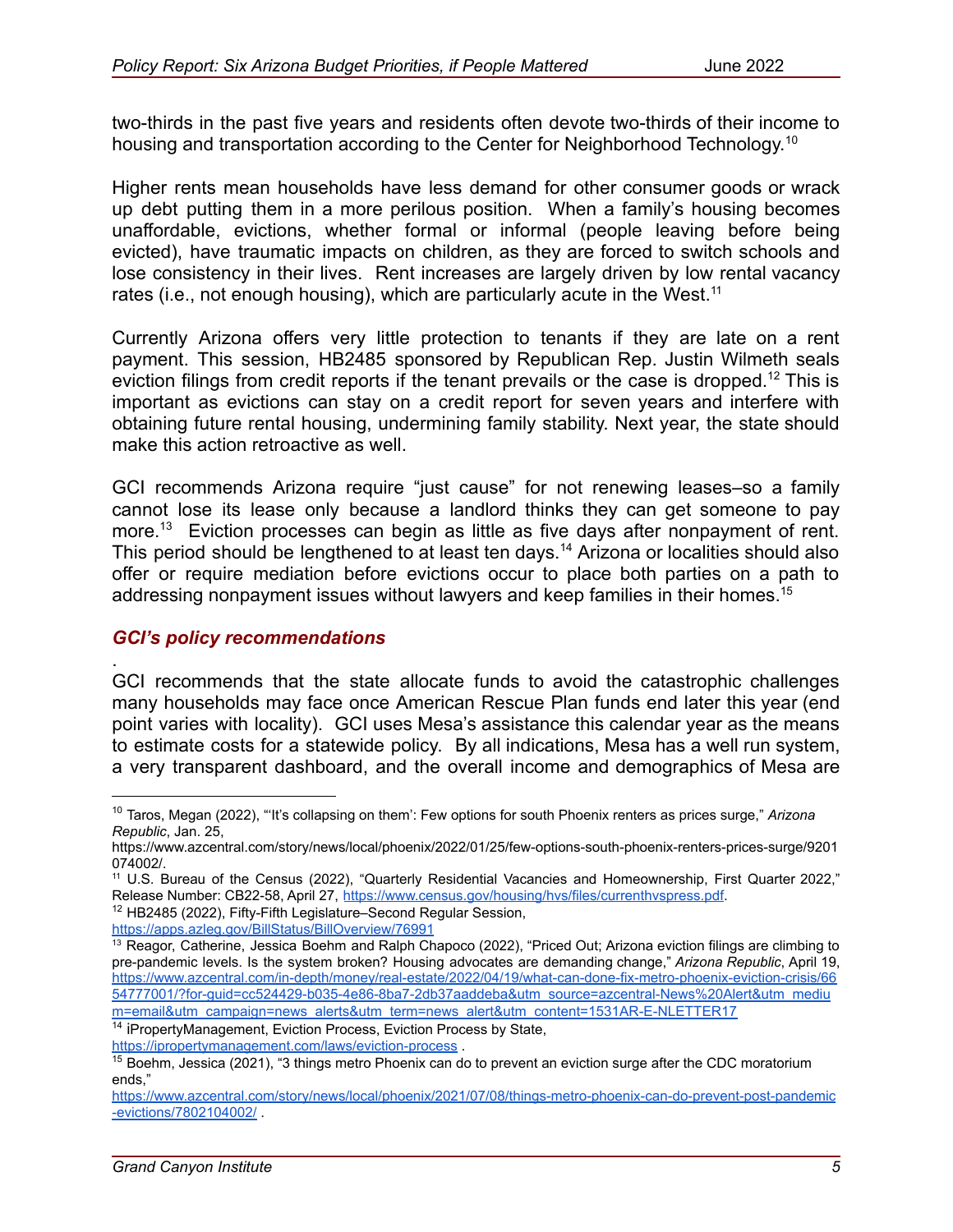fairly similar to the state as a whole.<sup>16</sup> Mesa's relief system with federal funds ends in August. GCI recommends that Arizona:

- Extends the current housing assistance programs through June 2023 (about 10 months typically) which GCI projects as costing about \$240 million, which will prevent about 85,000 households from losing their homes.. The state may have to adjust this allocation later in the fiscal year, if the Federal Reserve Board's effort to raise short-term interest rates slows the economy and pushes up unemployment..
- Brings stakeholders together to refine and improve these housing assistance programs and draft suggested legislation based on principles noted above for the 2024 fiscal year and put aside another \$240 million to continue revised versions of these programs.
- Address housing as a longer term need. The state can require localities with affordability issues to develop plans to create more affordable housing from a series of options from upzoning, reducing lot or parking requirements, or otherwise assisting land use changes to encourage housing development. The Build Back Better bill that passed the House of Representatives last year would have allocated \$247 million to the state for these purposes.<sup>17</sup>Since those federal funds appear unlikely, GCI recommends that the state use one-time funds to further this purpose whether through the Housing Trust Fund or other means by at least that amount, if not greater..

### **Unemployment IT System Upgrade (\$35 million one-time funds)**

When the COVID-19 pandemic struck in March 2020, Arizona's unemployment insurance (UI) application system was quickly overwhelmed. The system dates from the 1970s using the legacy programming language COBOL. The system is so antiquated that an effort by GCI to assure that the upcoming boost in unemployment insurance benefits could be applied to everyone, not just new applicants, was not able to go forward legislatively because the software could not handle the request.

So the Arizona Department of Economic Security (DES) has wisely sought to modernize the system, of which \$40 million comes from federal funds. DES requested an additional \$33 million from the General Fund to cover the full cost.<sup>18</sup> Due to inflation, GCI has rounded this up to \$35 million.

DES is currently in the process of selecting a vendor–and there are numerous implementation details to assure the system works in a manner that lowers barriers to people seeking unemployment insurance.

<sup>16</sup> City of Mesa, CityData Portal, Emergency Rental and Utility Assistance Program, [https://citydata.mesaaz.gov/stories/s/Mesa-Emergency-Rental-Utility-Assistance-Program-E/3t8k-s2r7/.](https://citydata.mesaaz.gov/stories/s/Mesa-Emergency-Rental-Utility-Assistance-Program-E/3t8k-s2r7/)

<sup>&</sup>lt;sup>17</sup> National Low Income Housing Coalition, "National Housing Trust Fund Estimated Allocations: State Allocations," [housed\\_NHTF\\_allocations-15B.pdf \(nlihc.org\).](https://nlihc.org/sites/default/files/housed_NHTF_allocations-15B.pdf)

Arizona Department of Economic Security (2021), "FY2023 Budget Request." https://des.az.gov/sites/default/files/dl/FY2023-DES-Budget-Request.pdf?time=1641843268154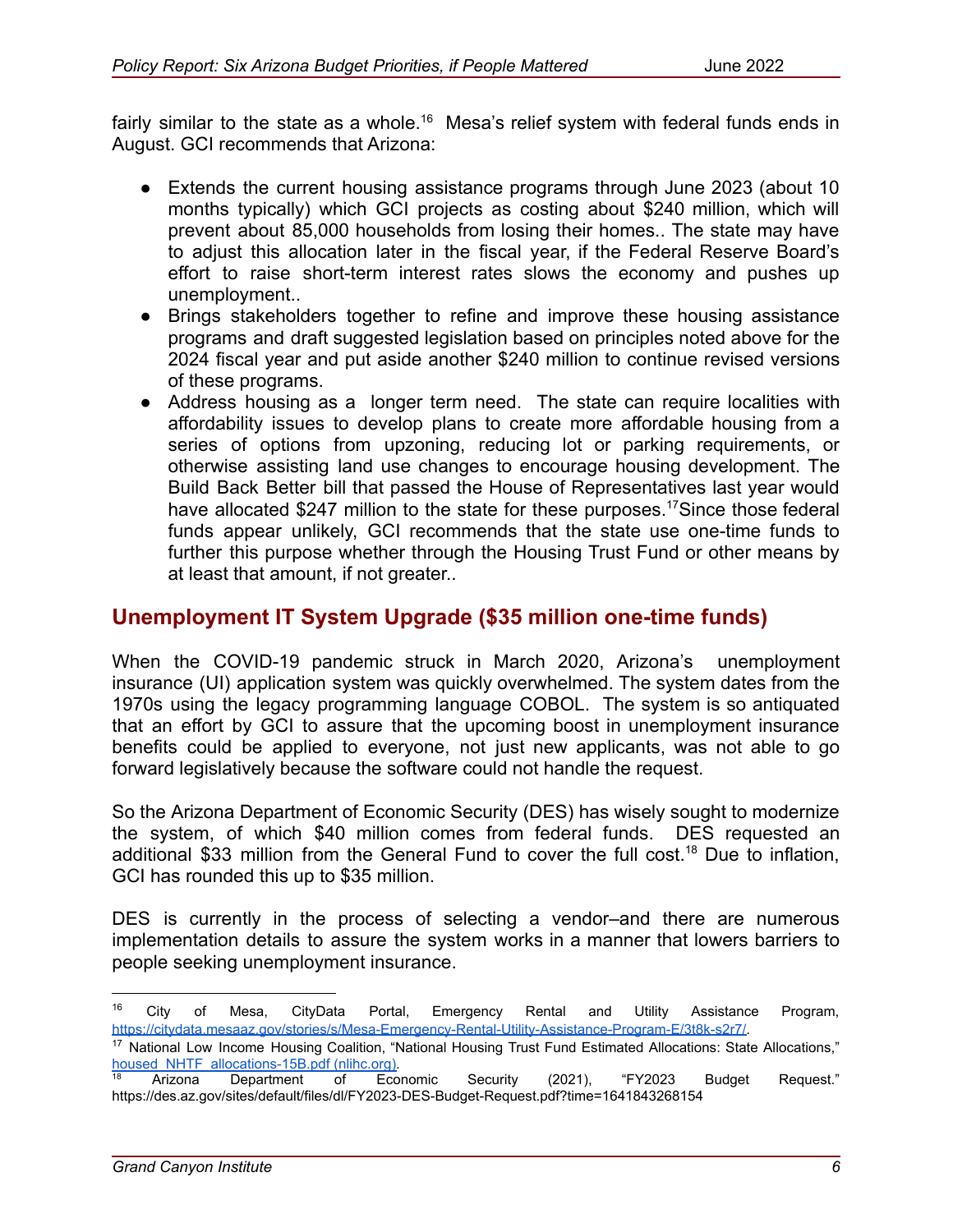In the recently leaked draft state budget documents, funding for UI IT modernization was indicated as being sourced from federal and ARPA funds, but specific amounts were not included. This leaves it unclear as to whether DES will receive the full amount of funding needed — \$73,500,000 — to overhaul its UI IT system to ensure it is robust enough to manage any future mass unemployment event.

#### *GCI's policy recommendations*

- The full \$73,500,000 be allocated to cover the costs of fully modernizing DES' UI IT system.
- Arizona allocates any gap in funding needed to complete UI IT modernization efforts with state general funds.

### **Early Childhood Interventions (\$280 million phased in, ongoing)**

Investing in at-risk children and their families is a proven winner. GCI looks at three well-regarded programs as models. The Nurse-Family Partnership already exists in Arizona but lacks the capacity to reach the number of pregnant women and young mothers who could benefit from its services. GCI combines it with the largely similar program Healthy Families Arizona. These programs primarily focus on the first two and potentially three years after a birth.

Quality preschool programs for 3 and 4 years are modeled after the Chicago Parent-Center model which has had impressive longitudinal success.

While much attention focuses on the inadequate funding of K-12 education in Arizona, the first five years of life is a critical time for brain development.

No one is born a college graduate, drug addict, or a criminal, but the social environment during these early years steers children in different directions. GCI focuses especially on at-risk families where evidence demonstrates the greatest impact of policy investments.

Adverse childhood experiences (ACEs) also impact children, especially in their early years. ACEs include eight categories of traumatic or stressful life events experienced before the age of 18 years, including sexual abuse, physical abuse, emotional abuse, household adult mental illness, household substance abuse, domestic violence in the household, incarceration of a household member, and parental divorce or separation. Exposure to ACE's correlates with negative outcomes. The state should have the goal of seeking to limit them as a means to improve the quality of life for everyone as well as reduce future state expenses.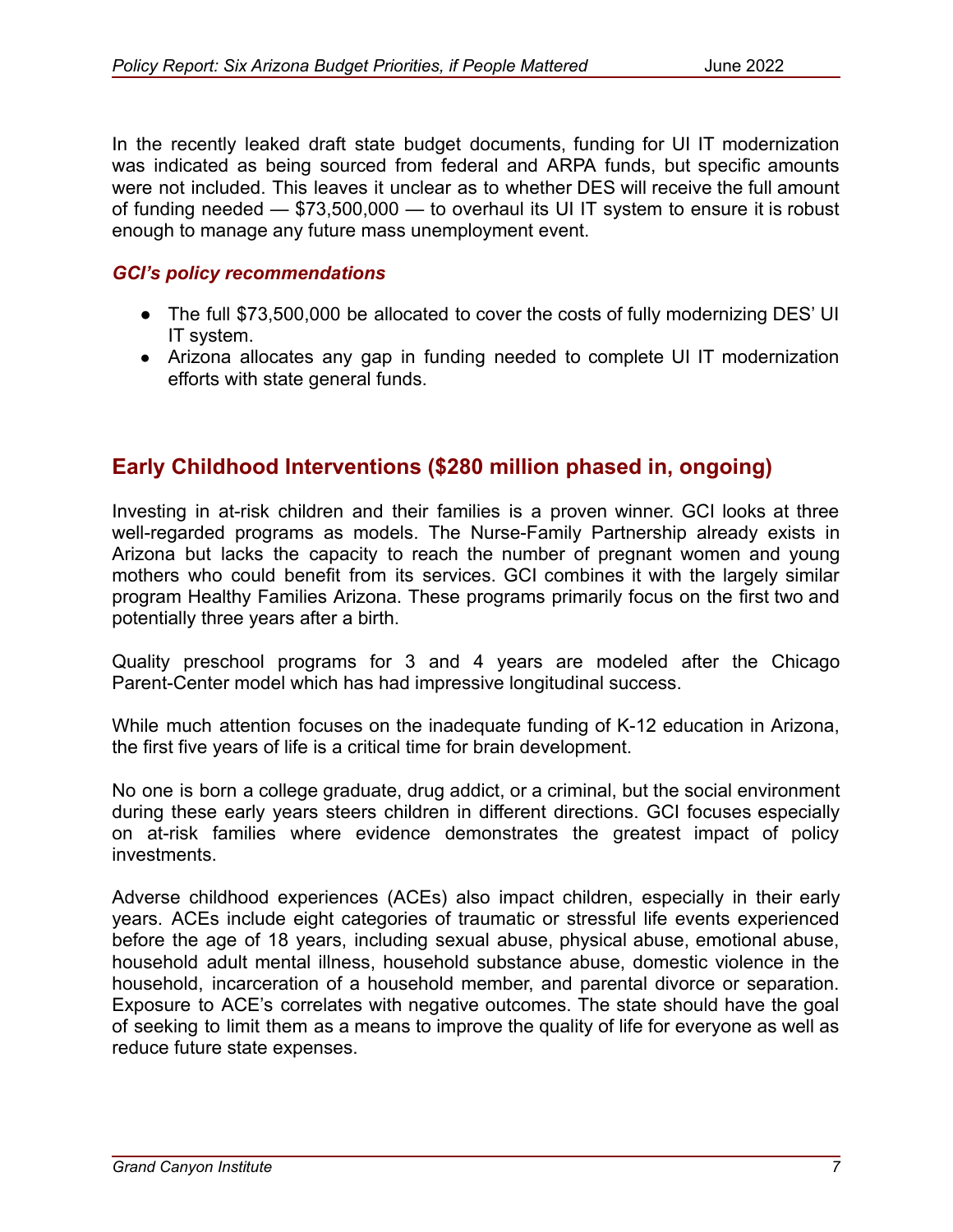The 2018-2019 National Survey on Children's Health found Arizona was among the top 10 states with the highest proportion of children birth to age 5 who have experienced at least one ACE. In addition, these young children in Arizona are almost twice as likely to have two or more ACEs (15.5%) than children in the U.S. (8.6%).<sup>19</sup>

About one third of children are born into families that have risk factors such as a mother without a high school degree, living below the poverty line, and/or having no parents securing full-time employment which results in income insecurity.<sup>20</sup> Arizona currently serves about 5,000 children under age 3 through the Nurse-Family Partnership and Healthy Families Arizona home visitation programs.<sup>21</sup> This means about  $55,000$ additional children under age 2 could benefit from the home visitation service.<sup>22</sup>

A \$137.5 million appropriation phased in over three years would be required if Arizona were to set a goal of serving at least 25,000 of these children (half of the identified at-risk children), assuming a cost of \$5,500 per child (higher than the current per child average) per year. The return on investment far exceeds the cost. Future savings to the government alone, based on a discounted present value, is estimated at 45 cents per dollar, about half the cost of the investment. In addition, the return on investment per dollar is estimated to be about 25 cents in terms of savings to the rest of society (less consequences of ACEs), and more than one dollar for participants.<sup>23</sup>

The two-year program involves 25-35 visits during a woman's pregnancy and after birth designed to help improve healthy outcomes for the mother as well as to help guide her with the developmental needs of her children. Savings to government include less crime, less use of public assistance, better employment, and less child abuse—all admirable outcomes.<sup>24</sup>

Among 3 and 4 year olds, Arizona likely currently serves one third of the approximately 60,000 most at-risk children through either Head Start, Pre-K (eligibility to 200% of the FPL), or Special Education. Consequently, about 40,000 at-risk children currently are not reached.<sup>25</sup> The state should set the goal of reaching half of these 40,000 children and that cost would also approximate \$120 million or up to \$140 million in order to improve the pay levels of teachers that, too, could be phased in over three years.

<sup>&</sup>lt;sup>19</sup> First Things First (2021), "Building Bright Future: Arizona's Early ChildhoodOpportunities Report," pp. 22, 88, https://www.firstthingsfirst.org/wp-content/uploads/2021/12/State-Needs-and-Assets-Report-2021.pdf.

<sup>&</sup>lt;sup>21</sup> Healthy Families Arizona 2015 Evaluation Highlights, <sup>20</sup> Healthy Families Arizona Annual Evaluation Report FY2020, https://dcs.az.gov/reports?field\_category\_tid=259

<https://pcaaz.org/wp-content/uploads/2016/03/HFAz-SFY2015-Program-Highlights.pdf>. Nurse-Family Partnership Arizona 2022 State Profile,

https://www.nursefamilypartnership.org/wp-content/uploads/2021/06/AZ\_2022-State-Profile.pdf.

<sup>&</sup>lt;sup>22</sup> Based on Census data about 90,000 children are at each age level under 5. See Census Arizona Quick Facts [U.S.](https://www.census.gov/quickfacts/AZ) [Census Bureau QuickFacts: Arizona](https://www.census.gov/quickfacts/AZ)

 $^{23}$  Estimates derived from Arizona's current expenditure per family in Healthy Families and Washington State Institute for Public Policy (2019) "Nurse-Family Partnership: Benefit-Cost Results," December, http://www.wsipp.wa.gov/BenefitCost/ProgramPdf/35/Nurse-Family-Partnership

<sup>&</sup>lt;sup>25</sup> National Institute for Early Education Research, 2019 Arizona Report Card, <sup>24</sup> Healthy Families Arizona Annual Evaluation Report FY2020, https://dcs.az.gov/reports?field\_category\_tid=259

https://nieer.org/wp-content/uploads/2020/05/Arizona\_YB2019.pdf.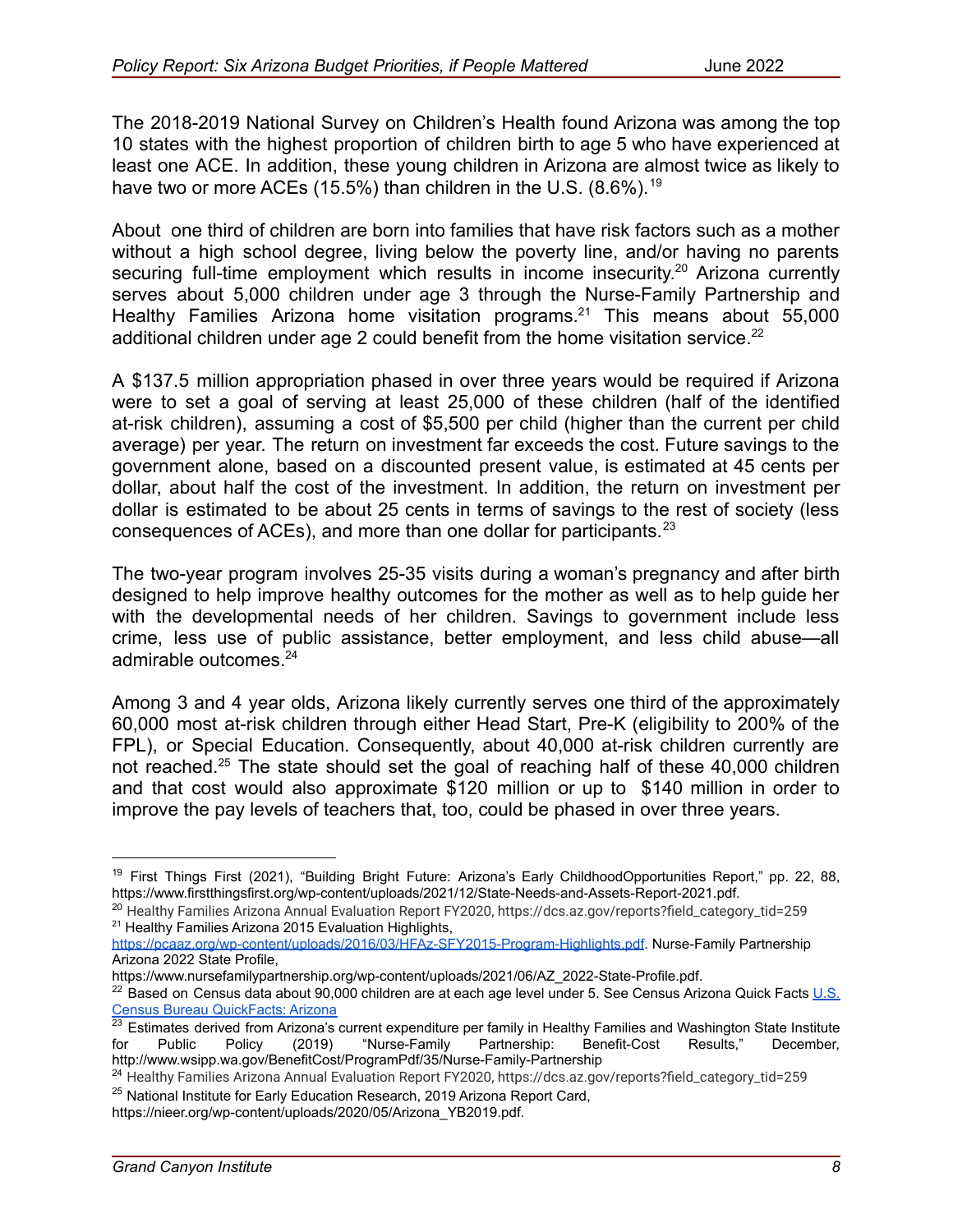The Chicago Child-Parent Center (CPC) Pre-K Longitudinal Study is based on outcomes for children involved in the study when they reach the age of 26, compared to a similar at-risk demographic group that did not attend pre-school. Perhaps because it has followed participants much longer, it shows much stronger benefit-cost outcomes coming from improved school performance, improved earnings, less juvenile and adult crime, less child abuse, and less substance abuse—again admirable outcomes.

The CPC program extends to  $3<sup>rd</sup>$  grade but the greatest impact is from the pre-K portion which is the focus here. The program dates from 1967 which has enabled the study to follow a cohort through age 26. It aims to provide a supportive learning environment for children in a collaboration involving parents, school staff, and the community.

The impacts of the programs are summarized in the chart below but show returns on investment that exceed \$1 in all categories: savings to government, benefits to the rest of society, and benefits to participants. These findings suggest that the dynamic effects easily pay for themselves due to reduced strain on government services, reduced involvement in the criminal justice system, and higher earnings. $26$ 

#### **Figure 1**



### *GCI's policy recommendations*

- \$140 million phased in over three years to vastly expand home visitation programs to at-risk families to provide support, guidance and stability during a child's first two years of life.
- \$140 million phased in over three years to vastly expand access to well designed pre-K programs to at-risk children currently left out.

<sup>&</sup>lt;sup>26</sup> Reynolds, Arthur J. et al. (2011), "Age-26 Cost-Benefit Analysis of the Child-Parent Center Early Education Program, Child Development, Vol. 82, No. 1, Jan-Feb., [https://www.ncbi.nlm.nih.gov/pmc/articles/PMC3817956/.](https://www.ncbi.nlm.nih.gov/pmc/articles/PMC3817956/) Chart calculations pulled from Table 4.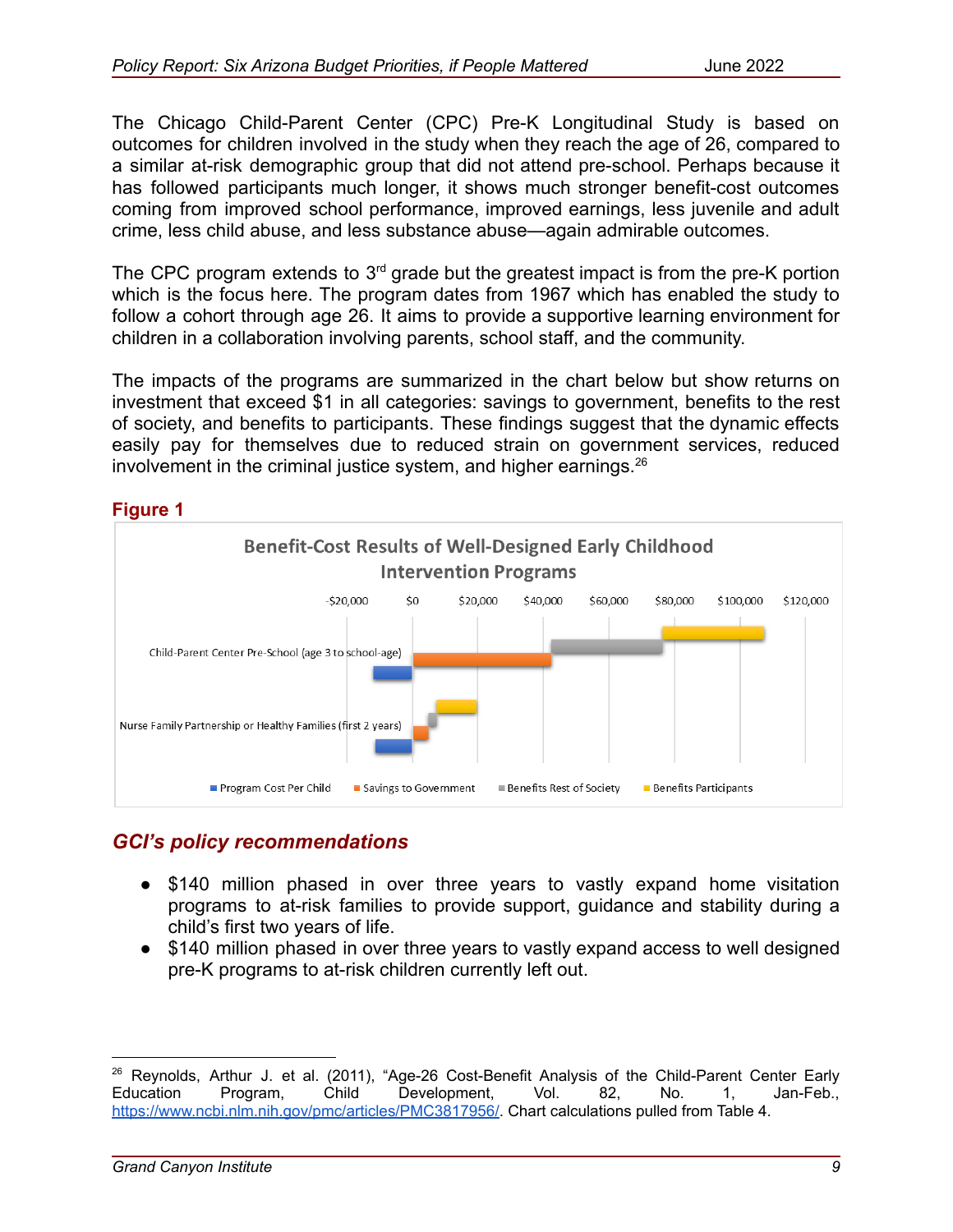## **K-12 Education (\$1.46 billion ongoing)**

GCI's focus on K-12 education focuses on three areas–which doesn't include expanding vouchers for private schools. GCI has not found these investments to assure improved academic performance. Meanwhile, they do permit discrimination against students based on sectarian preferences or perceived academic potential, and have inadequate oversight related to curriculum and accountability.<sup>27</sup>

#### *GCI's policy recommendations*

- 1) Add an \$800 million opportunity weight to make real inroads into the added needs of students who come from more at-risk families. This far exceeds the \$100 million opportunity weight floated by Sen. Boyer, which while acknowledging this funding omission, is insufficient to provide a meaningful response to the needs of at-risk students.
- 2) Invest in funding mentor teachers to improve teacher retention and recruitment, based on the Prop 208 Invest in Ed initiative. This proposal would reduce the class load of mentor teachers while pairing them with newer teachers. It would also provide free tuition for college students who go into the teaching profession.
- 3) Fund a \$5,000 raise for teachers to improve recruitment and retention, based on the Prop 208 Invest in Ed initiative. GCI advocates a fixed dollar amount so that younger teachers receive a higher percentage increase to improve the status of teaching relative to other jobs.
- 4) Wait until the Arizona Department of Education completes its Special Education cost study before evaluating formula adjustments for Special Education funding weights. .

#### **Opportunity Weight (\$835 million ongoing)**

#### *GCI policy recommendations*

Research consistently shows that the students who most benefit from added investment come from lower-income families.<sup>28</sup> GCI proposes an opportunity weight to be added to the school funding formula for students who come from economically disadvantaged circumstances to help close the academic achievement gap. Free and Reduced Price Lunch eligibility for the National School Lunch Program, which is 185% or less of the federal poverty guideline, while often used, hides a wide diversity of relative student challenges. GCI recommends the following , placing greatest emphasis on students at

<sup>&</sup>lt;sup>27</sup> Wells, Dave (2018), "\$10,700 Per Student: The Estimated Cost of Arizona's Private School Subsidy Programs: \$62 Million Extra Cost to State General Fund," Grand Canyon Institute, Sept. 5, [GCI\\_Policy\\_Private\\_School\\_Program\\_Costs\\_2018\\_Sept\\_5\\_2018.pdf \(grandcanyoninstitute.org\)](https://grandcanyoninstitute.org/wp-content/uploads/2018/09/GCI_Policy_Private_School_Program_Costs_2018_Sept_5_2018.pdf)

<sup>&</sup>lt;sup>28</sup> Jackson, C Kirabo, Rucker C. Johnson, and Claudia Persico (2015), "The Effects of School Spending on Educational and Economic Outcomes: Evidence from School Finance Reforms," National Bureau of Economic Research, Working Paper 20847, January, [http://www.nber.org/papers/w20847.](http://www.nber.org/papers/w20847)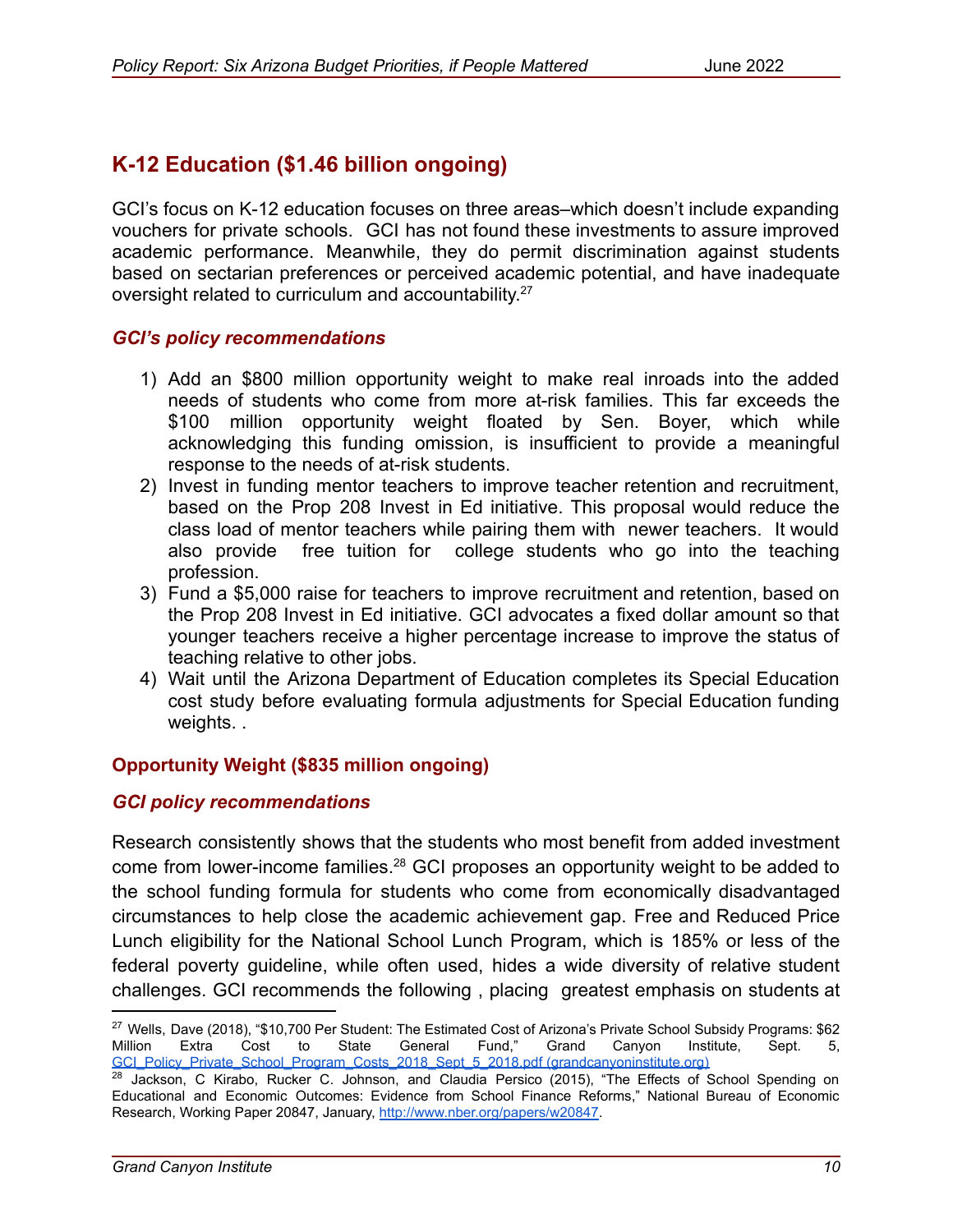greatest risk of poor academic outcomes in order to improve the support they will need to succeed in school. The weight would have three levels defined by the following.

- 1. **Students attending schools that participate in the Community Eligibility Provision (CEP)** program of the National School Lunch Program. These are the highest poverty schools where at least 40% of attending students have been identified as enrolled in programs such as Supplemental Nutrition Assistance Program (SNAP), Medicaid or Temporary Aid to Needy Families (TANF).<sup>29</sup> GCI estimates 165,000 students in Arizona attend these schools. All students attending CEP schools are eligible for free breakfast and lunch.
- 2. **"Identified" student populations.** Schools receiving Title 1 funds also track SNAP recipiency at a minimum, therefore they have data on "identified" student populations. SNAP like Medicaid and free (not reduced) lunch requires incomes to be less than 130% of the federal poverty guideline whereas free and reduced lunch programs provide eligibility up to 185%. These are also students at higher risk of less academic success. GCI estimates that about 20% of all students not in CEP schools would fall into this category.
- 3. **Free and Reduced Price Lunch recipients beyond students in the above categories.** These students are identified based on an income reporting process through schools and includes students in families with incomes up to 185% of the federal poverty guideline. Eligibility is based on collecting forms from parents which is subject to challenges in getting forms returned as well as error.

Table 1 below summarizes the three student groups and how the \$800 million investment would break out. The \$800 million is not enough to close the achievement gap, but would represent Arizona's first concerted effort to do so.<sup>30</sup>

<sup>&</sup>lt;sup>29</sup> U.S. Dept. of Education, "GUIDANCE: The Community Eligibility Provision and Selected Requirements Under Title I, Part A of the Elementary and Secondary Education Act of 1965, as Amended." The guidelines note the "identified" population can include students experiencing homelessness or in foster care.

<sup>30</sup> Baker, Bruce D., Mark Weber, Ajay Srikanth, Robert Kim and Michael Atzbi (2018), "The Real Shame of the Nation: The Causes and Consequences of Interstate Inequity in Public School Investments," Rutgers University Graduate School of Education and Education Law Center, The [Real Shame of the Nation.pdf - Google Drive.](https://drive.google.com/file/d/1cm6Jkm6ktUT3SQplzDFjJIy3G3iLWOtJ/view)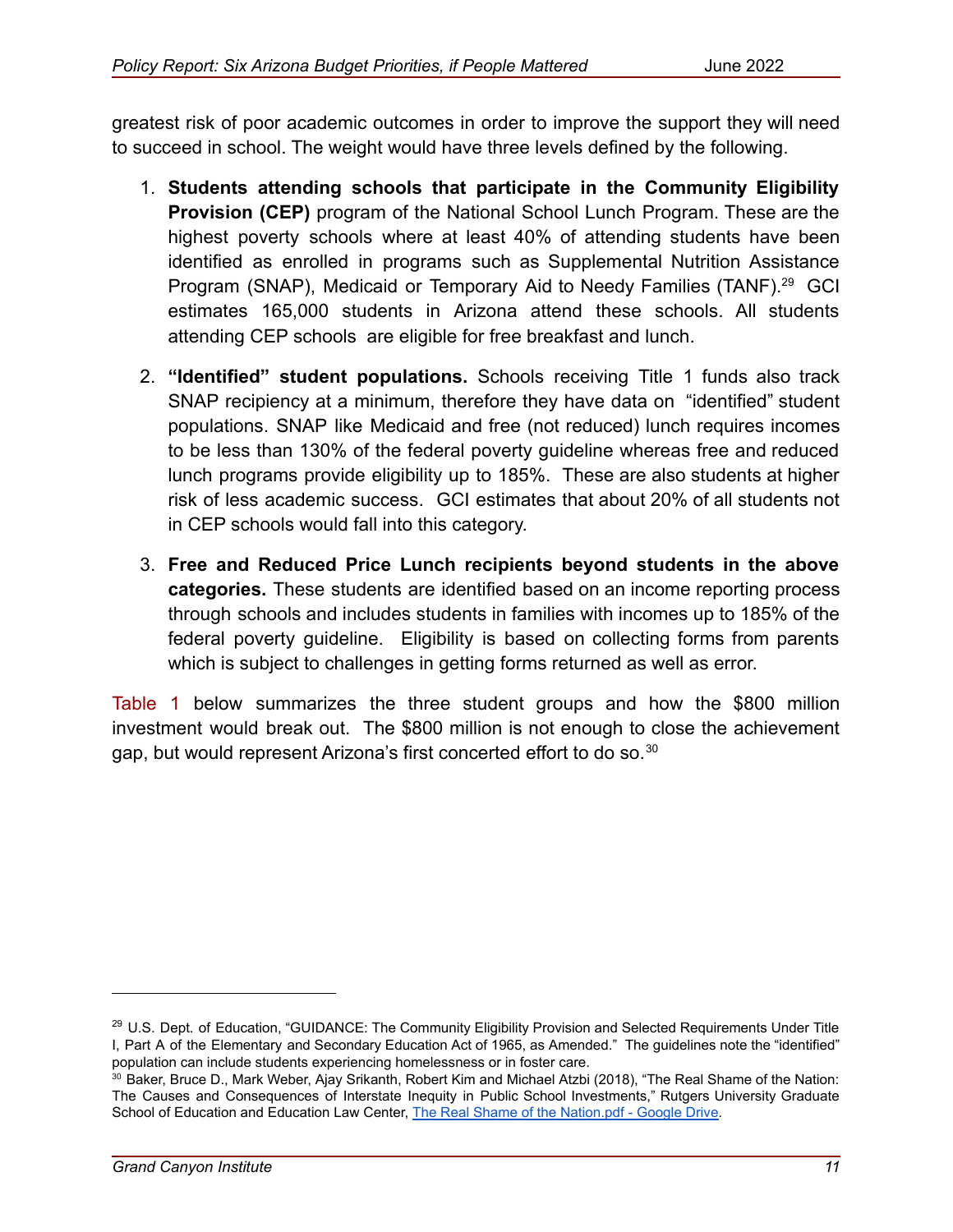|                                                 | <b>Students</b> | <b>Base Level</b> | Weight | <b>Investment</b><br>per Student | <b>Total</b><br><b>Investment</b> |
|-------------------------------------------------|-----------------|-------------------|--------|----------------------------------|-----------------------------------|
| <b>CEP School</b><br>Enrollment <sup>31</sup>   | 165,000         | \$4,478.46        | 0.4    | \$1,791.39                       | \$296,000,000                     |
| Other<br>"Identified"<br>Students <sup>32</sup> | 167,000         | \$4,478.46        | 0.4    | \$1,791.39                       | \$299,000,000                     |
| Other Free &<br>Reduced<br>Lunch<br>Eligible    | 268,000         | \$4,478.46        | 0.2    | \$895.69                         | \$240,000,000                     |
|                                                 |                 | <b>Total</b>      |        |                                  | \$835,000,000                     |

#### **Table 1 Breakdown of Proposed State Investment by Student Groups**

#### **Boosting teacher pay and for critical support personnel (\$500 million ongoing)**

Improving teacher salaries should impact teacher recruitment and retention, potentially leading to a larger and stronger stock of teachers and improved learning outcomes as measured by either test scores, high school graduation rates, and/or future earnings capacity of Arizona students.

Research demonstrates that improving teacher pay will improve academic outcomes. A 2000 study of teacher salaries from 1960-1990 found a 10% increase in teacher pay relative to other occupations decreased the dropout rate of students by 3%, which GCI

<sup>&</sup>lt;sup>31</sup> Based on CEP school enrollment for 2020-2021.

<sup>&</sup>lt;sup>32</sup> Outside CEP school enrollment, it is assumed about 20% of all other students would be considered "identified" and eligible for the 0.4 weight.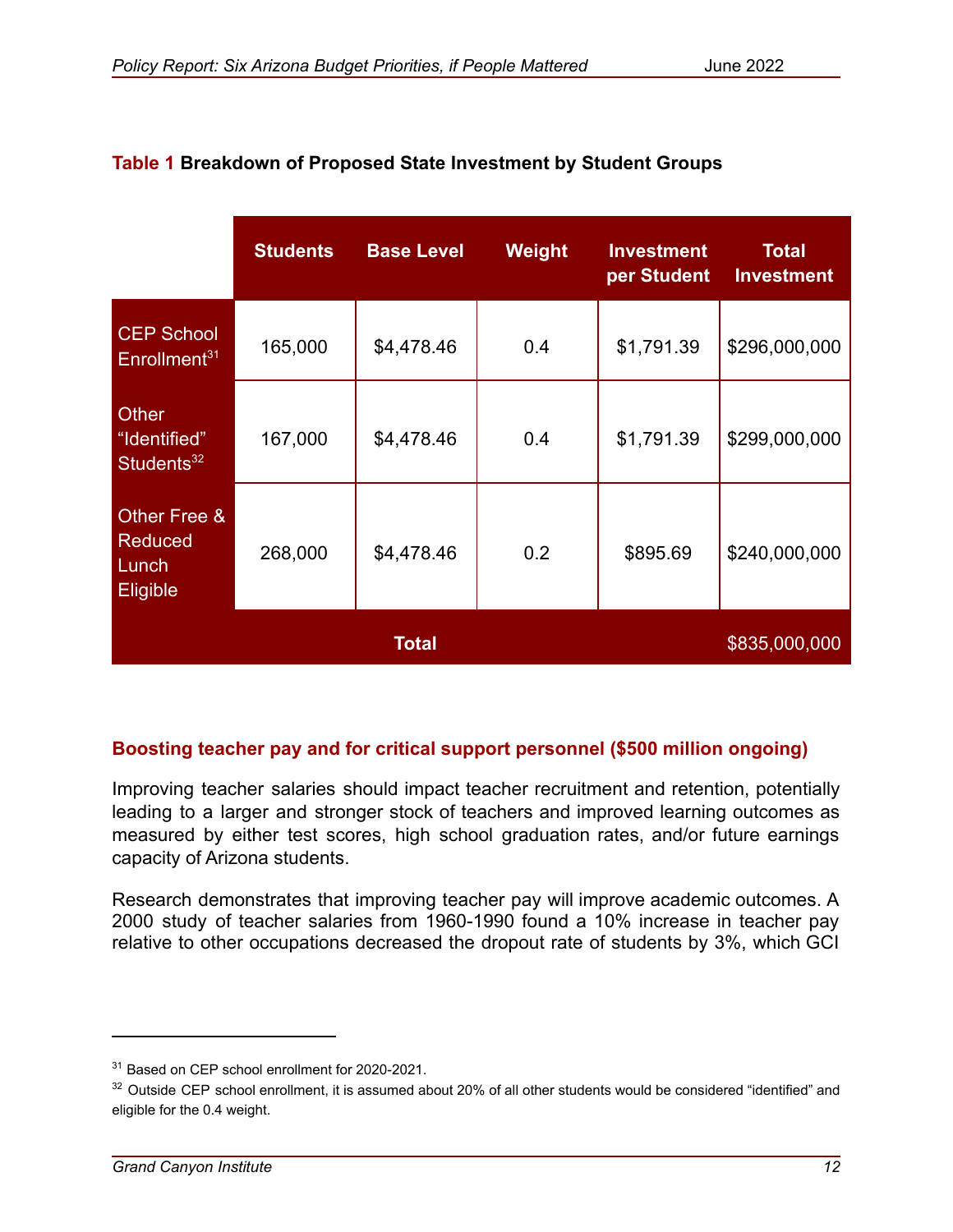equates as a 3% improvement in the high school graduation rate. The authors also find a 1.6% improvement in college attendance rate among high school graduates.<sup>33</sup>

#### *GCI's policy recommendations*

- Allocate \$360 million for \$5,000 annual wage increases (plus employer related expenses) for 60,000 teachers in district and charter schools $34$ .
- Allocate \$140 million targeted for hiring and improving compensation for locally-designated critical support personnel.

#### **Improving Teacher Mentoring (\$100 million ongoing)**

Based on ASU's Morrison Institute's 2017 Report , there are approximately 9,500 teachers in their first two years and almost 14,000 in their third year of teaching in Arizona.<sup>35</sup> Presumably some level of mentoring already exists. Research indicates that two years of mentoring leads to the best results—which include both teacher retention and improvements in student learning based on standardized testing. This indicates an optimal target group for mentoring and retention.<sup>36</sup> A \$100 million appropriation allocates about \$10,000 per teacher in their first two years for mentoring, which is roughly equivalent to an experienced teacher being provided with a one-class load relief to mentor two teachers. That should be sufficient to improve student achievement and teacher retention. This would not be sufficient funding to also reduce the mentee's load while participating. Exact quantitative improvements are not easily identified due to the various structures and study designs in the literature.<sup>37</sup>

#### *GCI's policy recommendations*

• Allocate \$100 million for new teacher retention programs (mentor support)

#### **Improving Teacher Recruitment and Development (\$25 million ongoing)**

While Arizona has teacher academies at its three public universities, they are nowhere close to the scope needed to improve the teacher pipeline. The academies provide year-for-year tuition waiver scholarships for students who commit to teaching in Arizona public schools. The universities also provide support services as graduates commence their teaching careers—and hopefully remain in them. Their 2021 annual report

 $33$  Loeb, Susanna and Marianne E. Page (2000), "Examining the Link Between Teacher Wage and Student Outcomes: The Importance of Alternative Labor Market Opportunities and Non-Pecuniary Variation," *Review of Economics and Statistics*, 82(3): 393-408.

<sup>&</sup>lt;sup>34</sup> GCI presumes a 20% employer related cost that's variable with salary–primarily FICA and ASRS.

<sup>35</sup> Hunting, Dan et al. (2017), "Finding and Keeping Educators for Arizona's Classrooms," ASU Morrison Institute, May, [ED574452.pdf.](https://files.eric.ed.gov/fulltext/ED574452.pdf)

<sup>&</sup>lt;sup>36</sup> Ingersoll, Richard and Michael Strong (2011), "The Impact of Induction and Mentoring Programs for Beginning<br>Teachers: A Critical Review of the Research." Teachers: A Critical Review of the Research," [https://repository.upenn.edu/cgi/viewcontent.cgi?article=1127&context=gse\\_pubs.](https://repository.upenn.edu/cgi/viewcontent.cgi?article=1127&context=gse_pubs)

<sup>&</sup>lt;sup>37</sup> Ingersoll, Richard and Michael Strong (2011).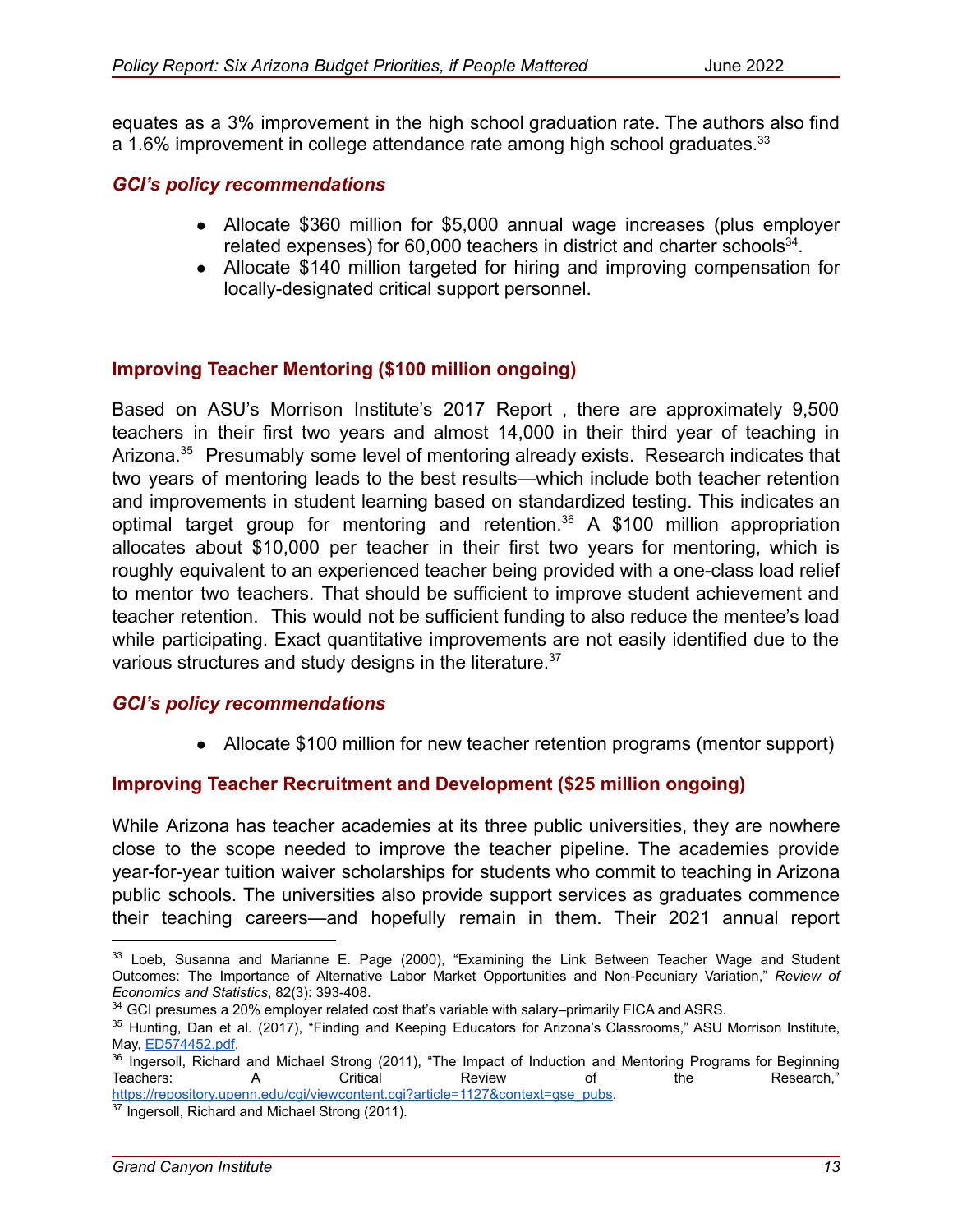indicated that in 2020-2021, the academies enrolled about 2,400 students with close to 1,000 of those students graduating.<sup>38</sup> The academies' current annual budget of \$20.5 million falls below what's needed to close the teacher gap.

The Morrison Institute report noted that most significant teacher shortages are in math and science.<sup>39</sup> However, only about 6% of those graduates were in the math or science fields. The additional \$25 million in additional funding would target primarily filling positions in these areas and any other key shortage areasidentified by the Arizona Dept. of Education. They would be empowered to offer cost of living stipends in addition to tuition waivers in these areas.

#### *GCI's policy recommendations*

● Allocate \$25 million to expand the Arizona Teachers Academy by removing current caps on award to students, which provides tuition and fee waivers for higher education students who commit to teaching in Arizona public schools after graduation and focusing on high need areas.

### **State Employee Compensation Improvements (\$330 million on going)**

The tight labor market has also impacted state government. Arizona already had the second lowest state government employment per capita in the country, a number which has declined by about 10% over the last decade. Over that same period state employee pay improvements have significantly lagged the private sector. The Governor's Executive Budget proposal wisely responded to this situation by identifying \$270 million for improvements in pay levels across state government.

GCI accepts most pay increases but makes a few strategic adjustments to it relatively to areas that have had chronic turnover challenges that undermine state government.

GCI increases most pay level increases in the Dept. of Child Safety toward a goal of making these positions a top choice for people entering the field instead of an entry position that is exited quickly. Turnover among caseworkers has been notoriously high due to low pay and very stressful and emotionally challenging working conditions.<sup>40</sup> Yet caseworkers only averaged \$43,000, which the Executive Budget would increase to

<https://hr.az.gov/sites/default/files/Workforce%20Report%20FY2021.pdf>.

<sup>&</sup>lt;sup>38</sup> Arizona Board of Regents, "Fiscal Year 2021: Arizona Teachers Academy Annual Report", [arizona-teachers-academy\\_annual-report-2021.pdf](https://www.azregents.edu/sites/default/files/reports/arizona-teachers-academy_annual-report-2021.pdf) (azregents.edu).

<sup>&</sup>lt;sup>39</sup> Hunting, Dan et al. (2017), "Finding and Keeping Educators for Arizona's Classrooms," ASU Morrison Institute, May, [ED574452.pdf](https://files.eric.ed.gov/fulltext/ED574452.pdf).

<sup>&</sup>lt;sup>40</sup> Arizona no longer publishes turnover rate by position title The last time they did so was before Governor Ducev took office. See p. 14 of Department of Administration 2014 Annual Workforce Report,

[https://hr.az.gov/sites/default/files/media/2014%20Workforce\\_Report.pdf.](https://hr.az.gov/sites/default/files/media/2014%20Workforce_Report.pdf) For FY2021 turnover for the entire Dept. of Child Safety was 30%, so one can imagine that caseworkers, the highest turnover category, was extremely high. See p. 6 of Dept. of Administration 2021 Annual Workforce Report,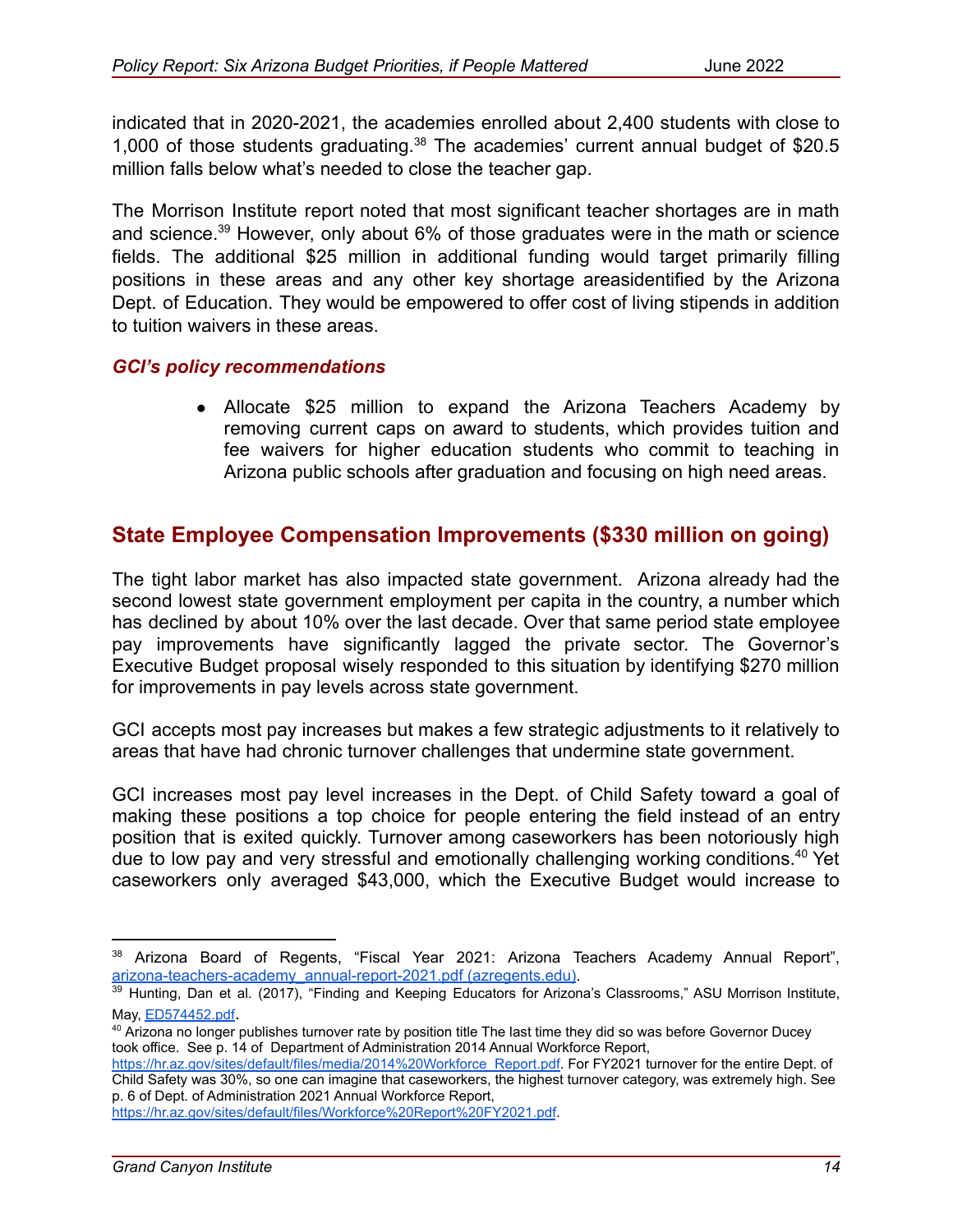\$49,000.<sup>41</sup> GCI recommends a raise closer to \$10,000 a year with the goal of reaching \$60,000 within the next three years.

Likewise, GCI pushes for added salary bumps for Program Specialists, Program Supervisor and Case Aides with the goal of improving retention and services to children and families. Too often already traumatized children, parents and grandparents are retraumatized through their experience with DCS. Combined with GCI's early childhood investment recommendations, GCI aims to move DCS from being primarily a policing agency to more of a support agency. The early childhood intervention investments should reduce the caseload demand on DCS, while the higher pay should lower turnover, combining to create a far more supportive situation for the children under the oversight of DCS.

GCI also increases correctional officer pay by an additional 50%, as current shortages are undermining the ability of ADC to have sufficient programs in place to help those incarcerated to build skills helpful when released. But experienced, devoted staff are needed, and Arizona needs to improve pay to reduce turnover. The Executive Budget boosts average correctional officer pay from \$45,000 to \$54,000.<sup>42</sup> GCI would like to see it raised to closer to \$60,000. Likewise, GCI adds funds to improve staffing for these programs by about one-fifth for substance abuse counselors and educational staff to further assist a focus on the rehabilitation and reintegration of those incarcerated back into the community.

GCI also reduces the Governor's recommended increase in pay of judges from 20% to 10%, seeing no need to have such a large increase in pay, especially an increase so much larger than their support staff. GCI also increases the lowest pay of support staff in the judicial system.

Noted below are the Governor's Executive budget and GCI's recommended adjustments.

|                      | (millions of dollars)             |            |
|----------------------|-----------------------------------|------------|
| Agency               | <b>Executive</b><br><b>Budget</b> | <b>GCI</b> |
| Dept. of Agriculture | \$1.85                            | \$1.85     |
| <b>AHCCCS</b>        | \$3.51                            | \$3.51     |

### **Pay Increases by Agency**

<sup>41</sup> Ducey, Douglas A. (2022), "State of Arizona Executive Budget: State Agency Budgets Fiscal Year 2023,"January, p. 68, [https://www.azospb.gov/Documents/2022/FY%202023%20Agency%20Detail%20Book.pdf.](https://www.azospb.gov/Documents/2022/FY%202023%20Agency%20Detail%20Book.pdf)

<sup>&</sup>lt;sup>42</sup> Ducey, Douglas A. (2022), "State of Arizona Executive Budget: State Agency Budgets Fiscal Year 2023,"January, p. 98, [https://www.azospb.gov/Documents/2022/FY%202023%20Agency%20Detail%20Book.pdf.](https://www.azospb.gov/Documents/2022/FY%202023%20Agency%20Detail%20Book.pdf)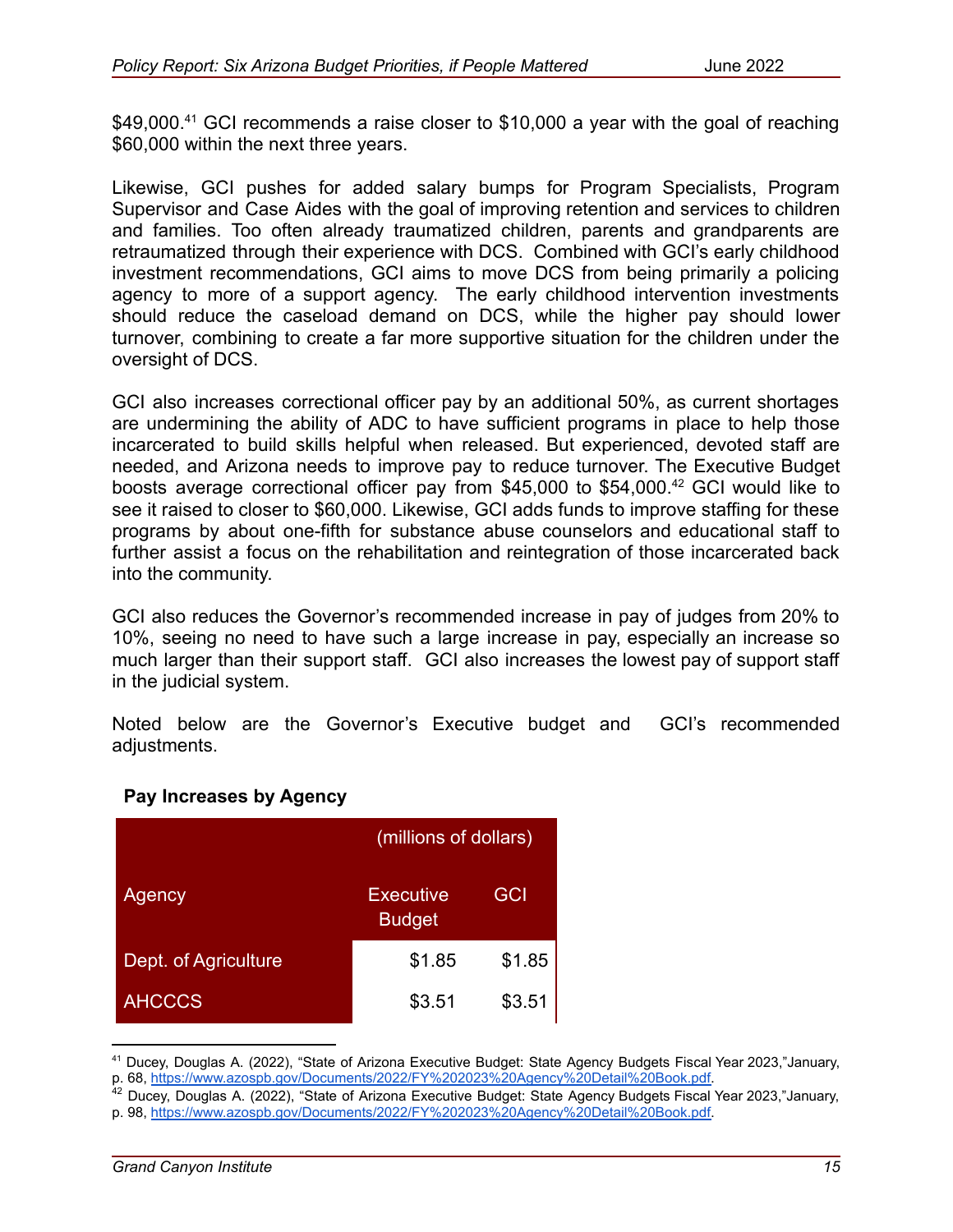## **Pay Increases by Agency**

|                                        | (millions of dollars)             |            |
|----------------------------------------|-----------------------------------|------------|
| Agency                                 | <b>Executive</b><br><b>Budget</b> | <b>GCI</b> |
| <b>Dept of Child Safety</b>            | \$19.35                           | \$27.13    |
| Corp. Commission                       | \$0.64                            | \$0.64     |
| <b>Dept. of Corrections</b>            | \$129.57                          | \$187.61   |
| Dept. of Economic<br><b>Security</b>   | \$47.89                           | \$47.89    |
| <b>Bd. of Exec. Clemency</b>           | \$0.01                            | \$0.01     |
| Dept. of Health Services               | \$5.05                            | \$5.05     |
| Dept of Insurance                      | \$0.27                            | \$0.27     |
| <b>Court of Appeals (Judges)</b>       | \$2.96                            | \$1.48     |
| Court of Appeals (Staff)               | \$4.04                            | \$4.16     |
| <b>Supreme Court (Judges)</b>          | \$2.96                            | \$1.48     |
| <b>Supreme Court (Staff)</b>           | \$4.04                            | \$4.16     |
| Dept of Juvenile<br><b>Corrections</b> | \$6.16                            | \$6.16     |
| Land Dept.                             | \$0.19                            | \$0.19     |
| Dept. of Liquor Licenses               | \$0.65                            | \$0.65     |
| <b>Pioneers' Home</b>                  | \$0.87                            | \$0.87     |
| Dept. of Public Safety                 | \$30.78                           | \$30.78    |
| Dept of Transportation                 | \$6.44                            | \$6.44     |
| Dept. of Veteran Services              | \$1.91                            | \$1.91     |
| Total                                  | \$269.14                          | \$332.23   |